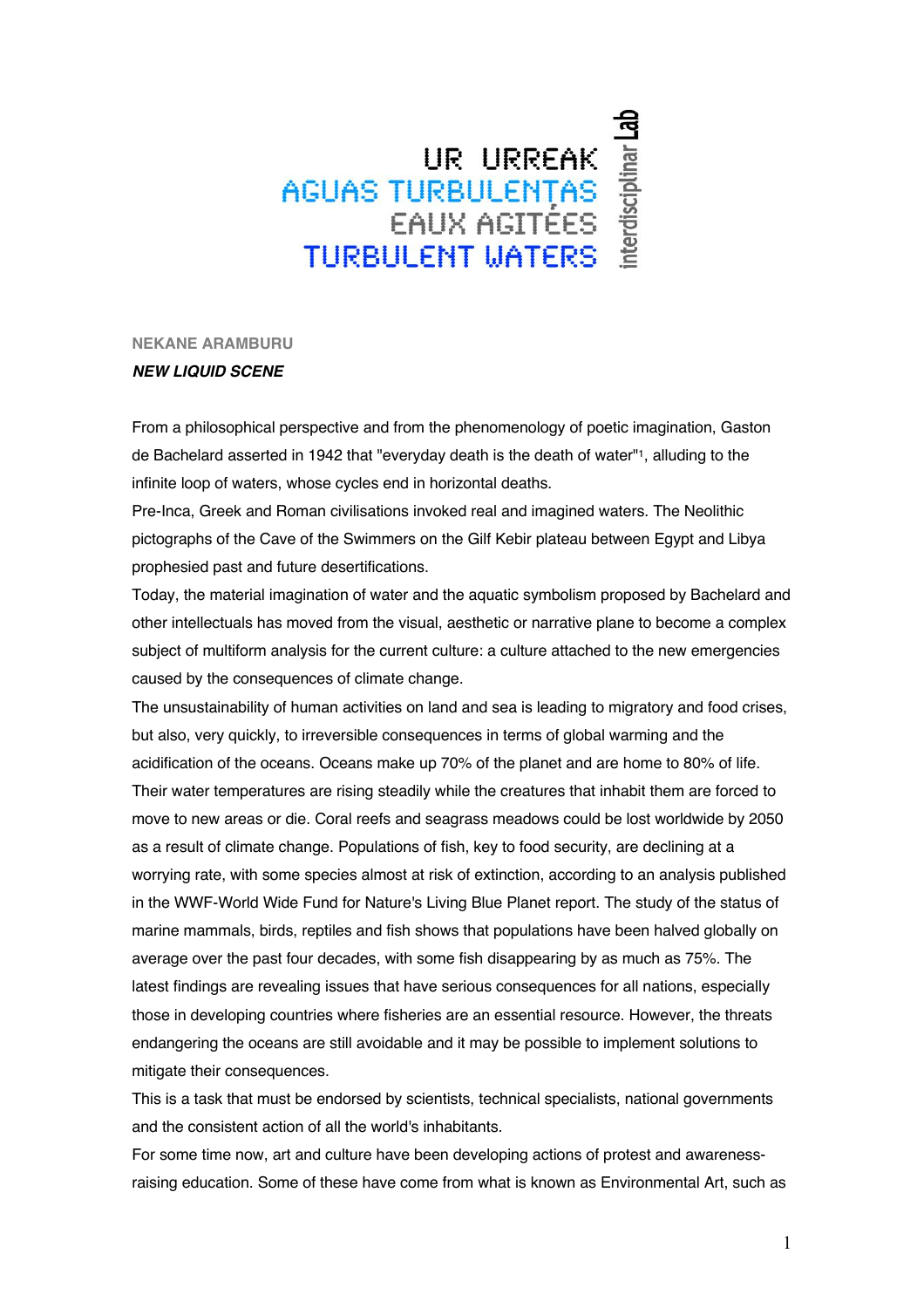that of Betty Beaumont (*Ocean Landmark*, 1978/1980); others come from more introspective research outside any movement of the art system, while others, in exceptional cases, come from management, such as the work carried out by Hans Ulrich Obrist. The artistic director of The Serpentine Galleries in London has already stated that "Ecology will become the heart of everything we do"3.

There have also been some seminal, landmark exhibitions shaping this contemporary commitment, inspiring new visual and sound perspectives on the present, but above all visionary perspectives on the future and our responsibility towards it. In November 2008, the exhibition *Terre Natale, Ailleurs commence ici*, conceived by filmmaker and photographer Raymond Depardon and urbanist and philosopher Paul Virilio together with Hervé Chandès, opened to the public at the Fondation Cartier in Paris. The graphic image of the show was a photograph taken by Depardon in the Argentinean pampas in 2005 which synthesised the ideas of speed, exodus and disappearance of socio-geographical space presented by this project's discourse from a territory affected by colonisation. The screens and charts displayed in the exhibition rooms provided information anticipating the problem of the migratory crises which are expected to intensify until 2050 amidst thaws and desertifications. The question Virilio asked was: "What is left of the world, of the homeland, of the history of the only habitable planet?" The legacy from that project were his brilliant essays and a committed pedagogy for different generations of visitors who came to the Fondation Cartier, as well as a large video installation, *Exit*2, which can now be seen on the internet. Among other analyses, *Exit* presented six cartographies, one of which was devoted to the oceans under the title: *Des mers qui montent, des villes qui disparaissent*. The video installation was later presented in 2015 at the Palais de Tokyo to accompany the Cop21, the United Nations meeting on climate change, and was extended to other places such as the Azkuna Centre (Bilbao) as an artistic work, but also as a visual animation of a constantly evolving alert. *And this is what is happening*, *Exit* is in itself already a myth and a driving force behind work processes between the interdisciplinary and the artistic.

In just a few years, new technological findings that are useful both for scientific research and for contemporary creative projects have been rapidly introduced. Today, using the Google Earth tool, we can have a graphical representation of reality from any home, thanks to cameras capturing the outside visible world. If it has been filmed, it has existed.

We find ourselves on a 4.6-billion-year-old planet, where over the past 100 years human civilisation has engaged in an exponential ecocide of dire consequences. Recovering the wisdom and memory of the ancestors, preserving the landscapes beyond the walls of the museums or the aquariums' tanks implies new methodologies.

To understand this, we need to collect and manage data in an educational way in order to be able to compare them. Only this change of mentality can help to reduce the environmental footprint, preserve memories and species. Labels such as green for environmentalism or blue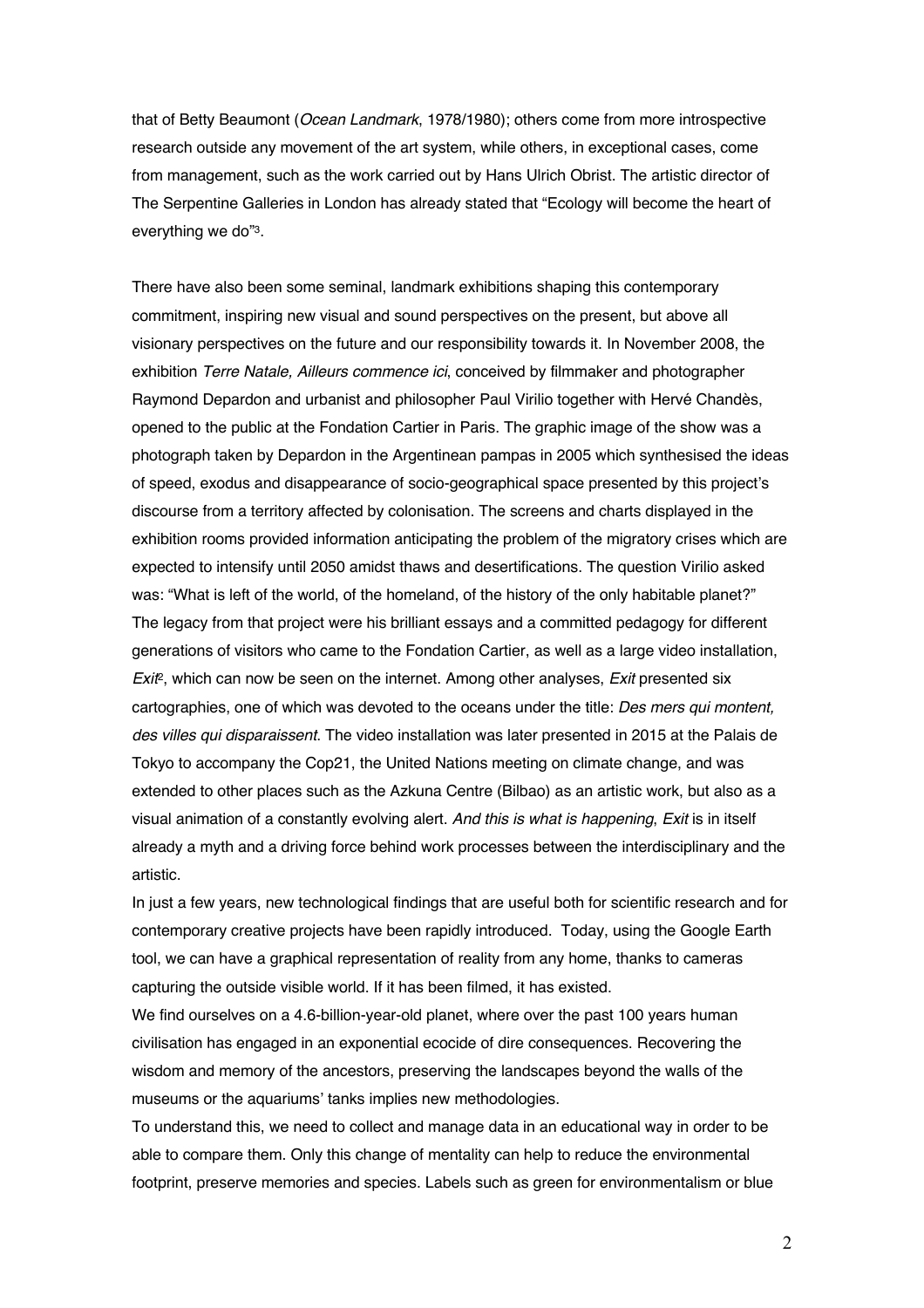for the seas, just as purple for feminism, are not enough. In this respect, interdisciplinary laboratories are increasingly necessary as a kind of a testing ground for courageous adisciplinary decisions.

We are said to be in a geological time period metaphorically called the Anthropocene. In our increasingly accelerated development, human beings have shaped the earth, the seas and the atmosphere according to our economic and social needs. As a result of the intensification of production brought about by the industrial revolution from the 18th century onwards, in the Anthropocene Era a global environmental change has ensued. The Anthropocene is more a political statement than a scientific proposal, and, in the same vein, new terms have also been coined in art and science projects. One of the most prominent is by artist, architect and performer Tomás Saraceno, who since 2015 has been talking about the Aerocene period, developing an open community for projects of atmospheric and ecological awareness (see Manifesto at: aerocene.org). If Saraceno's group proposes to articulate new relationships with the sun, the air and the cosmos, in the project that emerged in 2011 in the Aquarium of San Sebastian we are working on a new liquid scene.

As early as the mid-1990s, the Polish sociologist Zygmunt Bauman had already expressed his thoughts on a visionary idea: liquid modernity. By liquid modernity he meant a society that finds it difficult to keep its form and direction. In post-modern times, solid realities disintegrate and the fluid and volatile appear. *Turbulent Waters* draws precisely on the opportunities to build for the long term in our unstable present. Between our whirlpools and in our waves, laboratories of art and science that are flexible to change are being set up.

The models of human management are already trying to incorporate the oceans and their lives into our protected heritage in order to promote a change of educational and cultural register to accompany the different emergencies. This is why we demand a new conscious exploration of the oceans from committed imaginaries driven by artistic creation and focused on the protection of air, water, land, micro-organisms, human and non-human animals.

Mindful of the possibility of practising intuitive testing from the cultural sphere and that, from pilot areas, methods developed together with the scientific community are necessary, we set ourselves up for continuous learning.

Liquid scenes are scenes of technology and of the female touch of bodies interacting gravitationally in intermittent physical exchanges. Like abyssal fish in the unavoidable depths seemingly sheltered from turbulent waters - we understand that metamorphoses are collective and slow.

<sup>1</sup>Bachelard, Gaston. *El agua y los sueños. Ensayo sobre la imaginación de la materia* (2013) México: Fondo de Cultura Económica P. 15